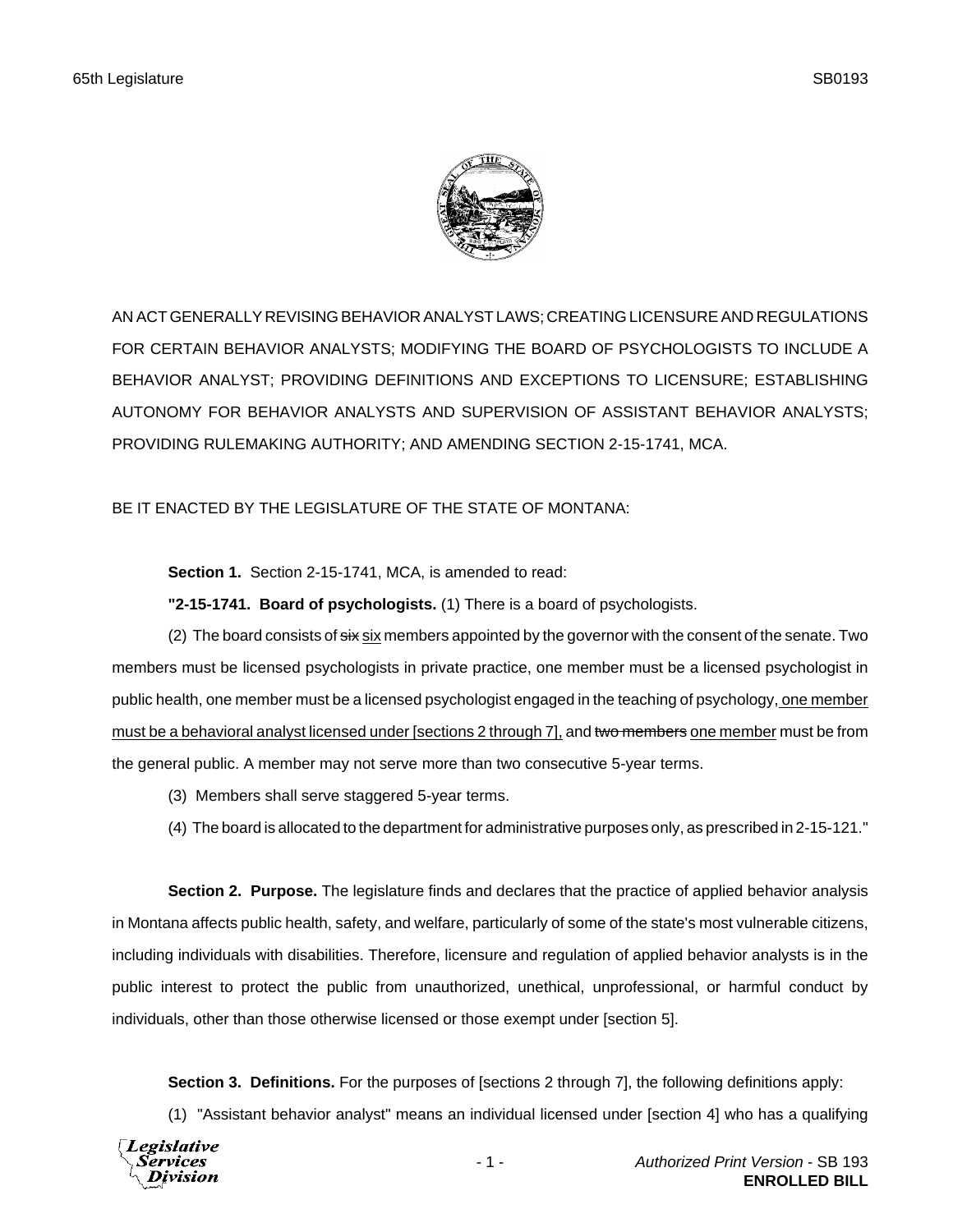bachelor's degree and has passed the board-certified assistant behavior analyst examination of the behavior analyst certification board.

(2) "Behavior analyst" means an applied behavior analyst who is licensed under [section 4] and has passed the board-certified behavior analyst examination of the behavior analyst certification board.

(3) "Behavior analyst certification board" means the nonprofit corporation whose credentialing programs for behavior analysts are accredited by the national commission for certifying agencies.

(4) "Board" means the board of psychologists provided for in 2-15-1741.

(5) (a) "Practice of applied behavior analysis" means the design, implementation, and evaluation of instructional and environmental modifications to produce socially significant improvements in human behavior. The practice of applied behavior analysis includes the empirical identification of functional relations between behavior and environmental factors, known as functional assessment and analysis. Applied behavior analysis links the scientific study of behavior with the direct observation and measurement of behavior and the environment plus the application of skills to help people develop new behaviors, increase or decrease existing behaviors, or adjust behaviors under specific environmental conditions.

(b) The term does not include psychological evaluation, diagnosis of a mental or physical disorder, neuropsychology, long-term counseling as a treatment modality, or psychotherapy, including cognitive therapy, sex therapy, psychoanalysis, or hypnotherapy.

**Section 4. License required -- qualifications.** (1) An individual may not represent to the public that the individual is an assistant behavior analyst or a behavior analyst without a license issued under this section.

(2) The board shall license as a behavior analyst or an assistant behavior analyst an individual who:

(a) has submitted an application as determined by the board by rule;

(b) has paid required applicant fees and subsequent renewal fees;

(c) has passed a state-approved criminal background check;

(d) has provided evidence of current certification at the appropriate level from the behavior analyst certification board;

(e) is of good moral character; and

(f) attests to abiding by professional and ethical requirements indicated in the Professional and Ethical Compliance Code for Behavior Analysts recognized by the behavior analyst certification board.



- 2 - *Authorized Print Version* - SB 193 **ENROLLED BILL**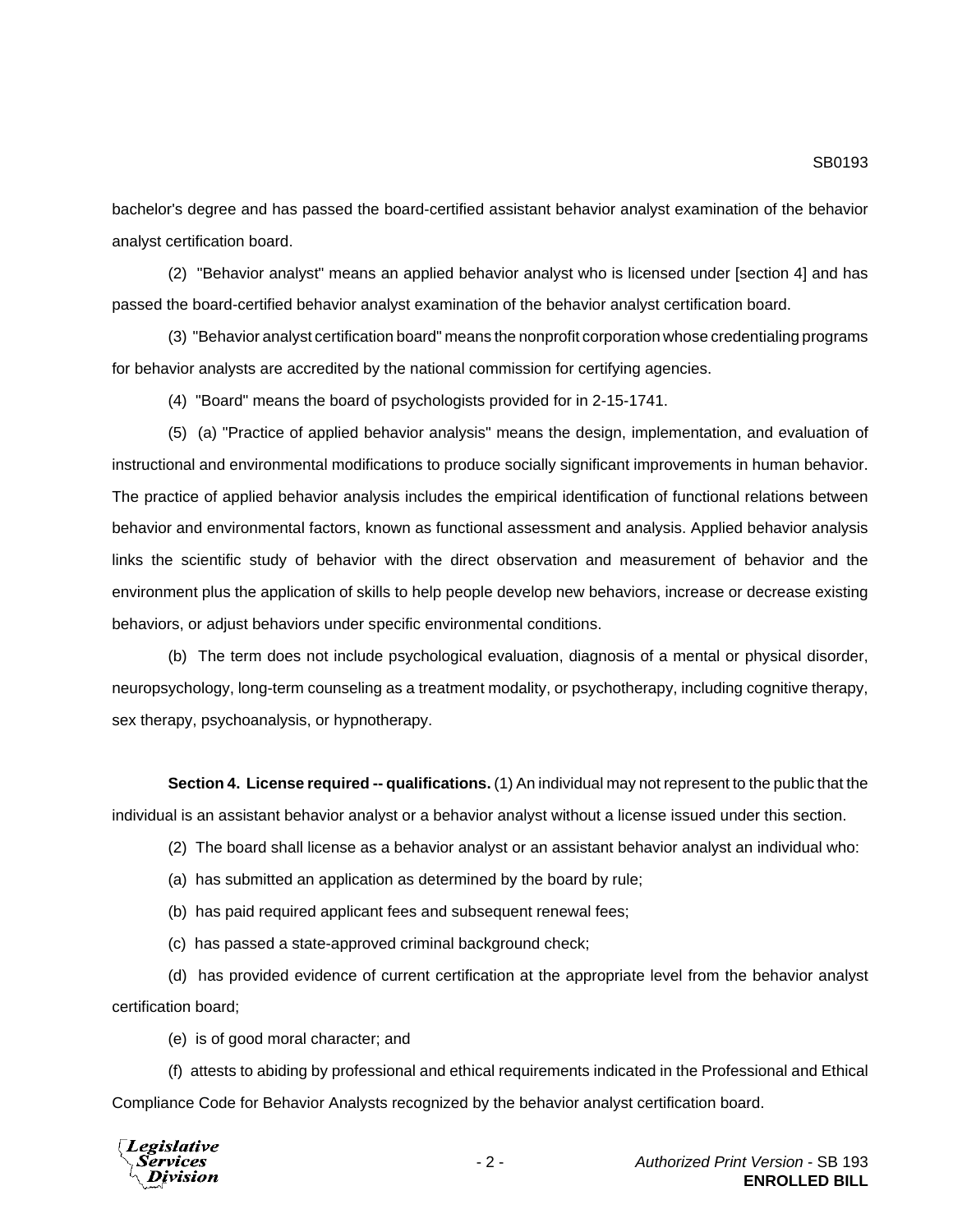(3) To obtain a license as a behavior analyst an individual must meet the requirements in subsection (2) and:

(a) must have passed the board-certified behavior analyst examination by the behavior analyst certification board;

(b) be currently certified as a behavior analyst by the behavior analyst certification board; and

(c) have met the educational course work and requirements set by the board by rule.

(4) To obtain a license as an assistant behavior analyst an individual must meet the requirements in subsection (2) and:

(a) must have passed the board-certified assistant behavior analyst examination by the behavior analyst certification board;

(b) be currently certified as an assistant behavior analyst by the behavior analyst certification board; and

(c) have met the educational course work and requirements set by the board by rule.

**Section 5. Exemptions.** (1) A license under [sections 2 through 7] is not required for school district personnel, including those who provide special education as defined in 20-7-401, family support specialists with autism endorsement, licensed psychologists and those acting under the psychologists' authority, licensed clinical professional counselors, licensed social workers, family members, or persons in direct contact with individuals otherwise served by behavior analysts or assistant behavior analysts licensed under [sections 2 through 7].

(2) Organizational behavior management consultants and behavior analysts who work with animals do not require a license under [sections 2 through 7] for the practice of applied behavior analysis for working with organizations or animals.

(3) A student in an approved post-secondary program for behavior analysis may be exempted from having a license if the student, including a student intern, is working under the supervision of appropriate university faculty in the conduct of behavior analytic activities.

(4) A behavior technician who is supervised by a behavior analyst licensed under [sections 2 through 7] is exempted from having a license under [sections 2 through 7].

(5) An individual described in subsection (1), (2), (3), or (4) may choose to apply for licensure by meeting the requirements in [section 4].

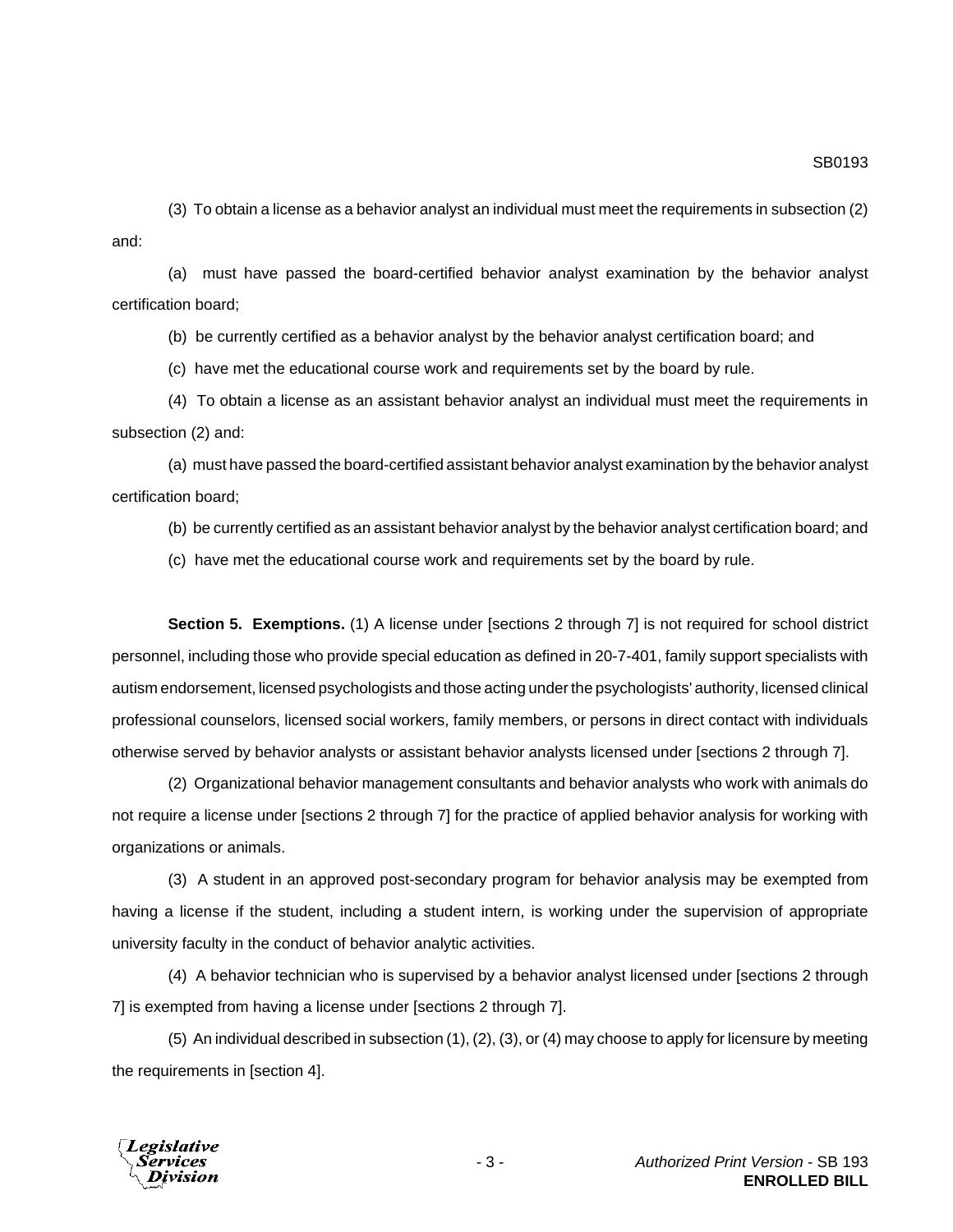**Section 6. Autonomy -- supervision authority.** (1) A behavior analyst licensed under [sections 2 through 7] has treatment authority for the practice of applied behavior analysis.

(2) An assistant behavior analyst or a behavior technician when engaged in the practice of applied behavior analysis must be supervised by:

(a) a behavior analyst licensed under [sections 2 through 7]; or

(b) a licensed psychologist certified by the American board of professional psychology in behavioral and cognitive psychology.

**Section 7. Rulemaking.** (1) The board may adopt rules to implement [sections 2 through 7] plus the requirements in Title 37, chapters 1 through 3, as they apply to disciplinary action, unprofessional conduct, continuing education, implementation and costs of criminal background checks, or recognizing commensurate military experience as a qualification in licensure.

(2) The board shall adopt license fees for behavior analysts and assistant behavior analysts that adequately fund the costs of implementing [sections 2 through 7].

**Section 8. Codification instruction.** [Sections 2 through 7] are intended to be codified as an integral part of Title 37, and the provisions of Title 37 apply to [sections 2 through 7].

- END -

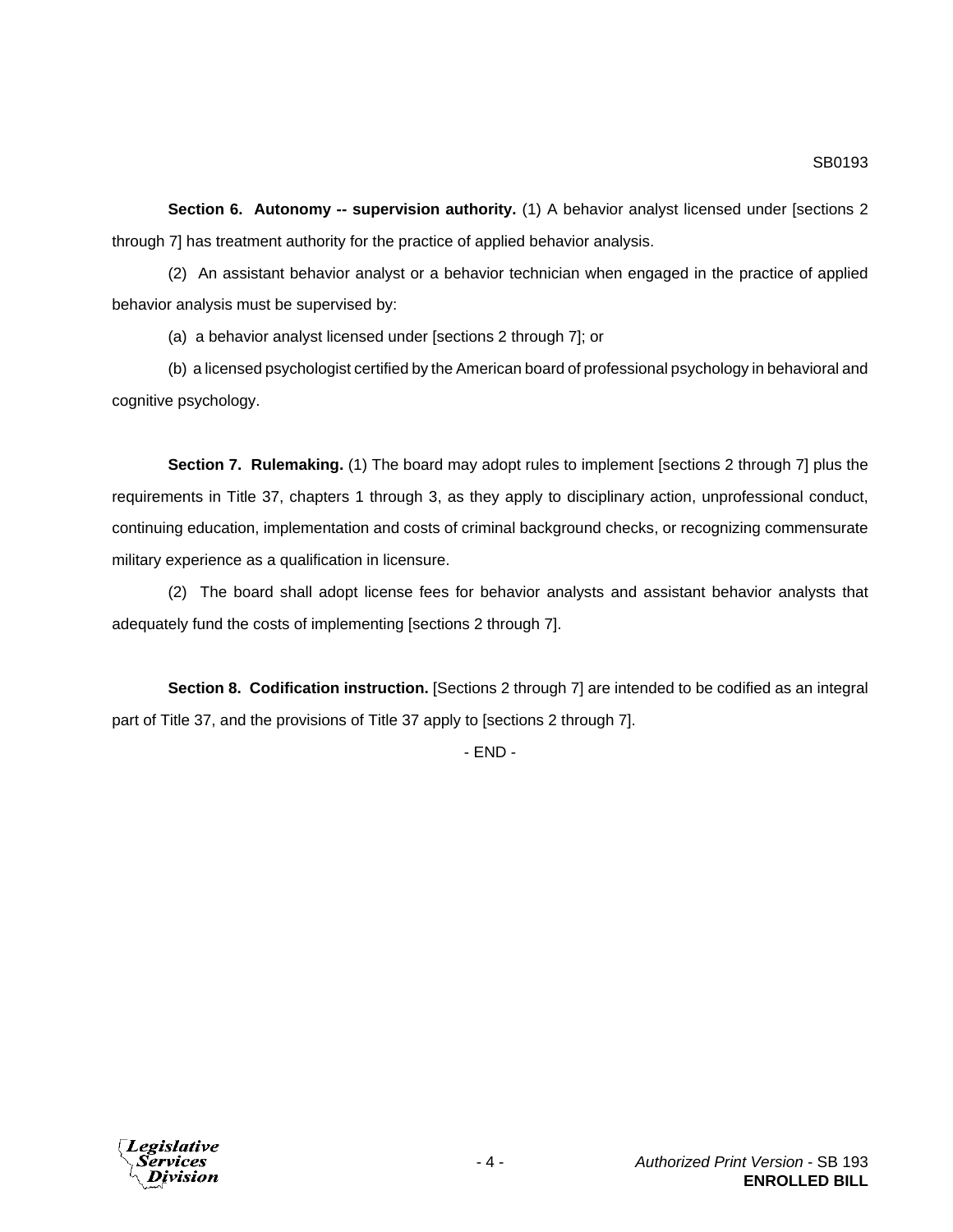I hereby certify that the within bill, SB 0193, originated in the Senate.

## President of the Senate

| Signed this | day     |
|-------------|---------|
| οf          | , 2017. |

Secretary of the Senate

Speaker of the House

| Signed this | dav     |
|-------------|---------|
| оf          | , 2017. |